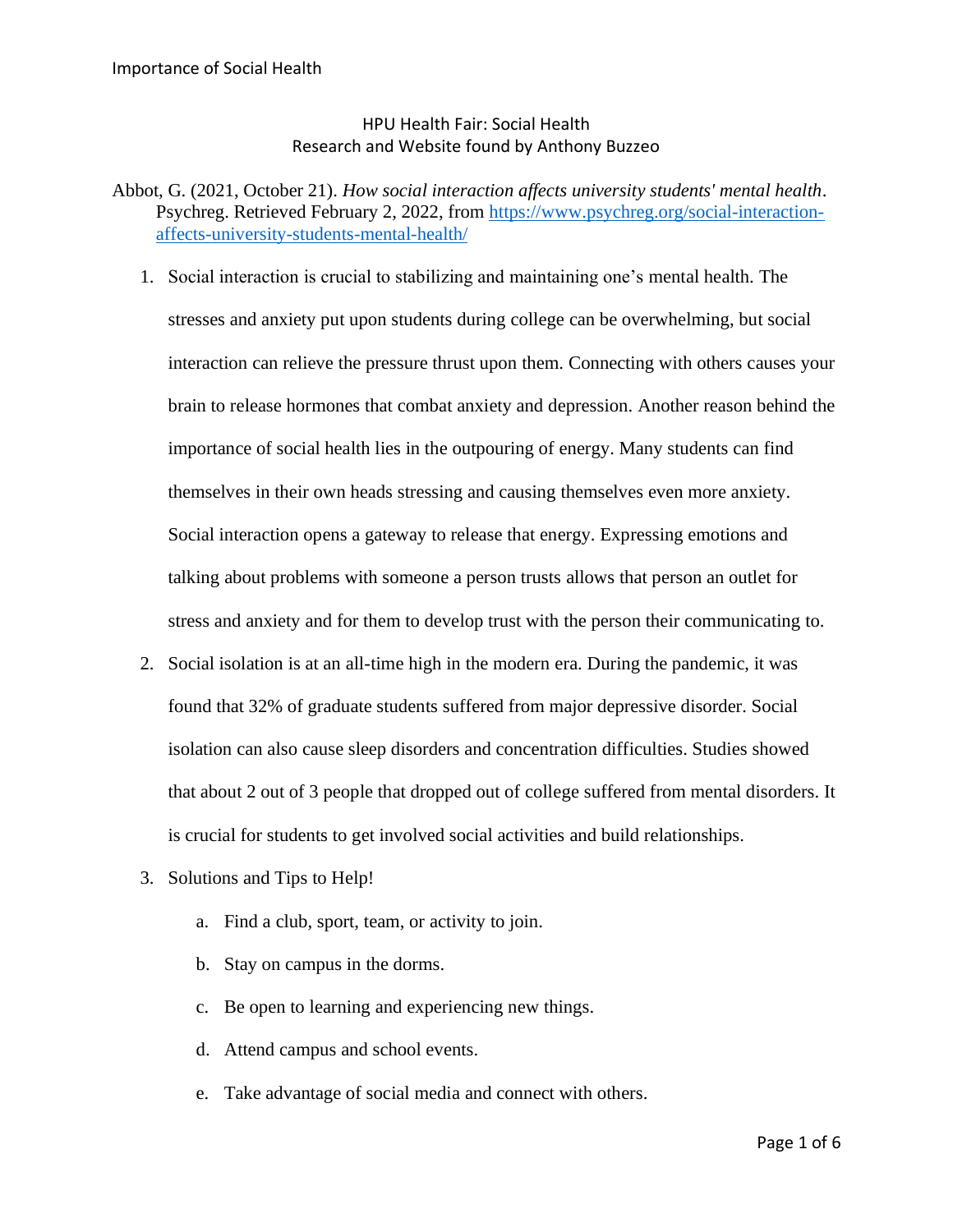- i. Social media is a great way to begin connecting with others. Taking advantage of social media is about connecting with groups and individuals to get involved in activities or clubs. So in essence, it's finding ways to connect and meet in person. Social media is being used as a first point of contact to plan in-person events, activities, hang-outs, etc. It's first contact and connecting with groups to get involved with in-person events, NOT the means of building relationships or socializing!
- Abbot, G. (2020, November 16). *How to improve social health: College life*. Classrooms.com. Retrieved February 17, 2022, from [https://classrooms.com/how-to-improve-social-health](https://classrooms.com/how-to-improve-social-health-in-college/)[in-college/](https://classrooms.com/how-to-improve-social-health-in-college/)
	- 1. This article is written by the same researcher as the previous article. Within the article, Abbot discusses the relationship between social health and mental health. Her studies found that one's social life is closely linked to one's mental and emotional health. This article focuses on how to maintain a healthy work and social life balance. Abbot uses this article as an opportunity to offer advice on how to improve one's social health.
	- 2. Her first piece of advice is to keep your dorm room door open. This acts as an invitation for others to approach you and shows that you are open to making friends. Similar to this, she also says going to the library to study is another way to get yourself in social situations, yet also give yourself a place to study.
	- 3. Abbot's second piece of advice is to get involved in clubs. These are great social circles that share a common interest. In a club, everyone has a common interest so it is easy to break the ice and start a conversation. Plus, many clubs are linked to similar career paths.
	- 4. Hitting the gym or getting exercise is the third topic in Abbott's list. Working out addresses physical, mental, and social health all at once. Not only does it help your body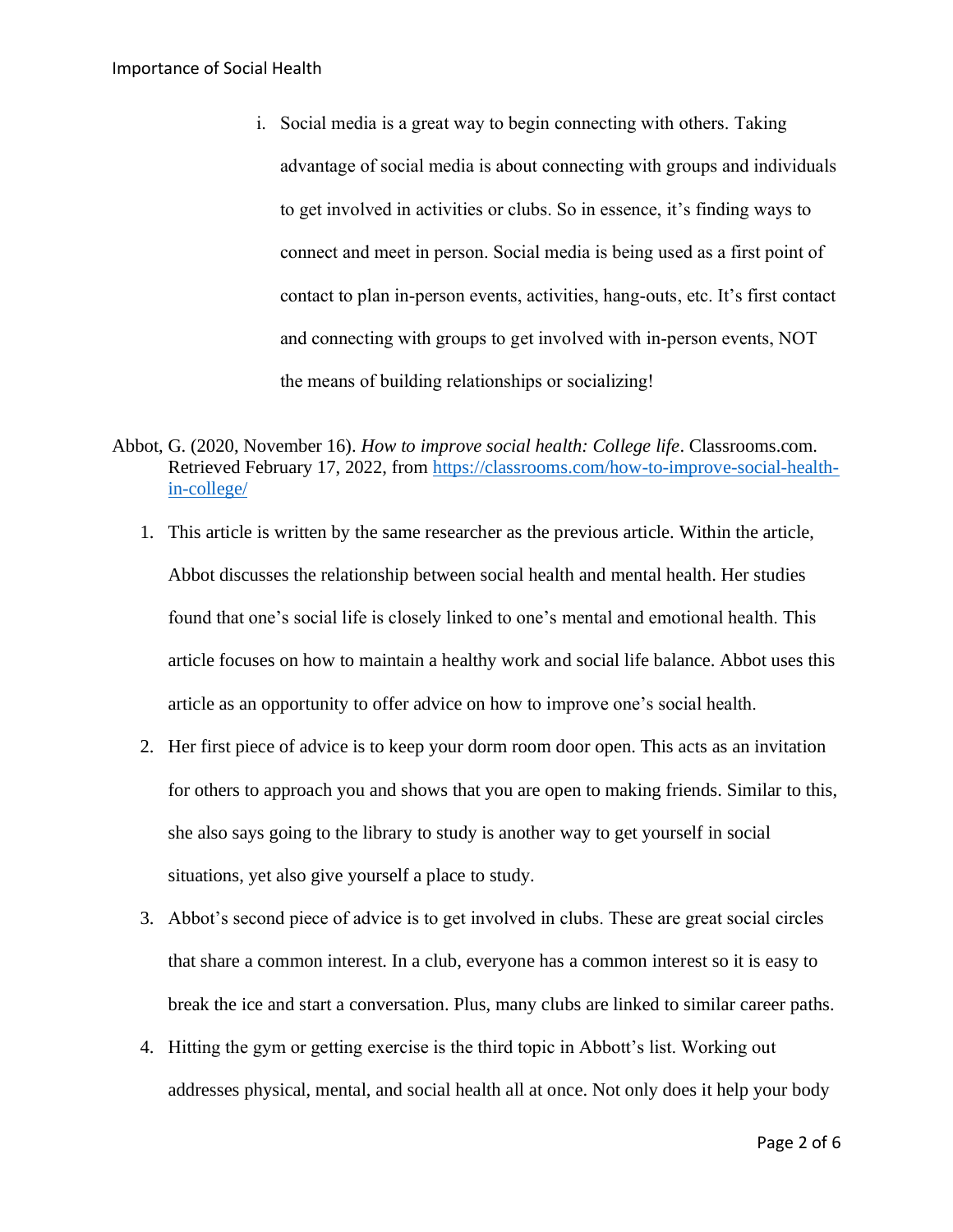stay in shape and get stronger, it also relieves stress and can put you in positive social situations. Abbott suggests finding a workout partner and getting to work! If the gym is not intriguing, another option is going hiking or getting involved exercising outdoors.

- 5. Abbot's fourth piece of advice is to volunteer or find a part-time job. This will put you in connection with people that support or care about the same issues. Working a part time job, especially in a specific field of interest, will help one develop connections and find people with similar interests.
- Page, S. (2020, June 11). *What is Social Health? A pillar of Wellness Workers Need Now*. Employee Wellness. Retrieved February 17, 2022, from <https://info.totalwellnesshealth.com/blog/what-is-social-health>
	- 1. This article is written in response to the social changes due to the COVID-19 Pandemic and explains what we have learned in the time since. The biggest points are the link between social health and physical health and how to encourage good social health habits.
	- 2. The first section focuses on defining social health. Page defines social health as "the ability to form healthy and rewarding interpersonal relationships with others." Examples of good social health include being able to adapt to social changes, creating healthy boundaries in relationships, and balancing social and personal time.
	- 3. In the second section, Page emphasizes that social health has a direct impact on physical health. Poor social health can lead to high blood pressure, heart disease, and mental health issues.
	- 4. New research is showing the effects that loneliness can have on a person's heath. Chronic loneliness has the same impact on an individual's health as smoking 15 cigarettes a day. However, it is important to identify the difference between being alone and loneliness.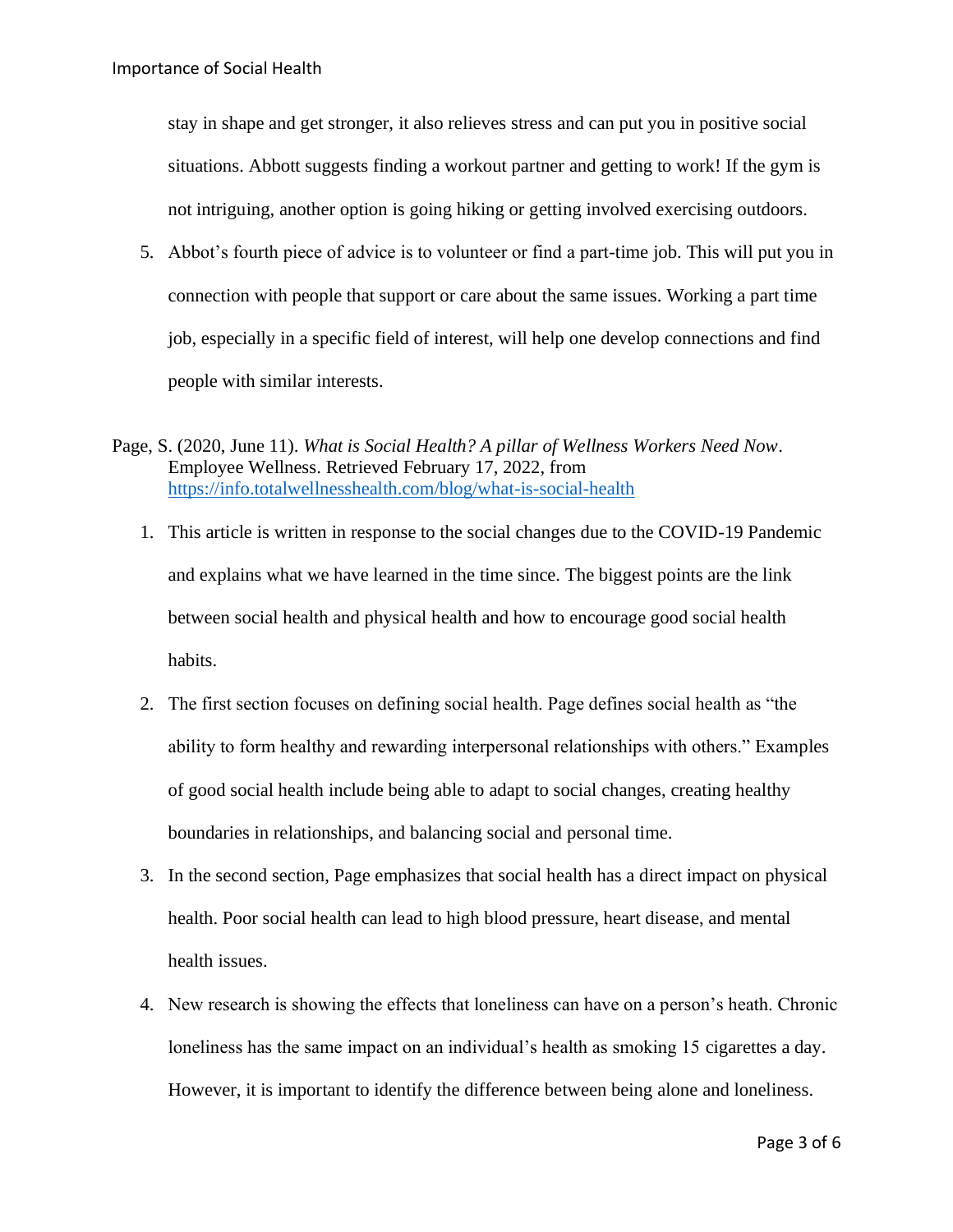Being alone by choice is good for you at times. Loneliness is being alone consistently not by choice. This can lead to depression and other mental health issues.

- 5. Page also touches on the subject of building quality relationships. The relationships that are built need to be deep and interpersonal allowing one to connect with someone else. When assessing relationships, look for quality over quantity.
- Cookingham, L. M., & Ryan, G. L. (2015). The impact of social media on the sexual and Social Wellness of Adolescents. *Journal of Pediatric and Adolescent Gynecology*, *28*(1), 2–5. https://doi.org/10.1016/j.jpag.2014.03.001
	- 1. In this journal article, the authors look to address the increasing impact that social media has on the social development of young adults and teenagers. One of the traits that the authors identified as being deeply impacted is the increase in risky behaviors, specifically sexual risks. With 95% of teenagers having a regular online presence and 80% being involved in a social media, the exposure and impact that social media has is drastic.
	- 2. The authors explain that despite the promise of increased socialization and communication, social media has actually decreased the social wellness of young adults and teens. One of the most common impacts of social media is the lowering of selfesteem.
	- 3. The greatest impact that social media has had on the new generation is the encouragement of increasingly risky and bold behavior. Social media can quickly change the social norms. Typically, these changes are not for the better when it comes to social wellness.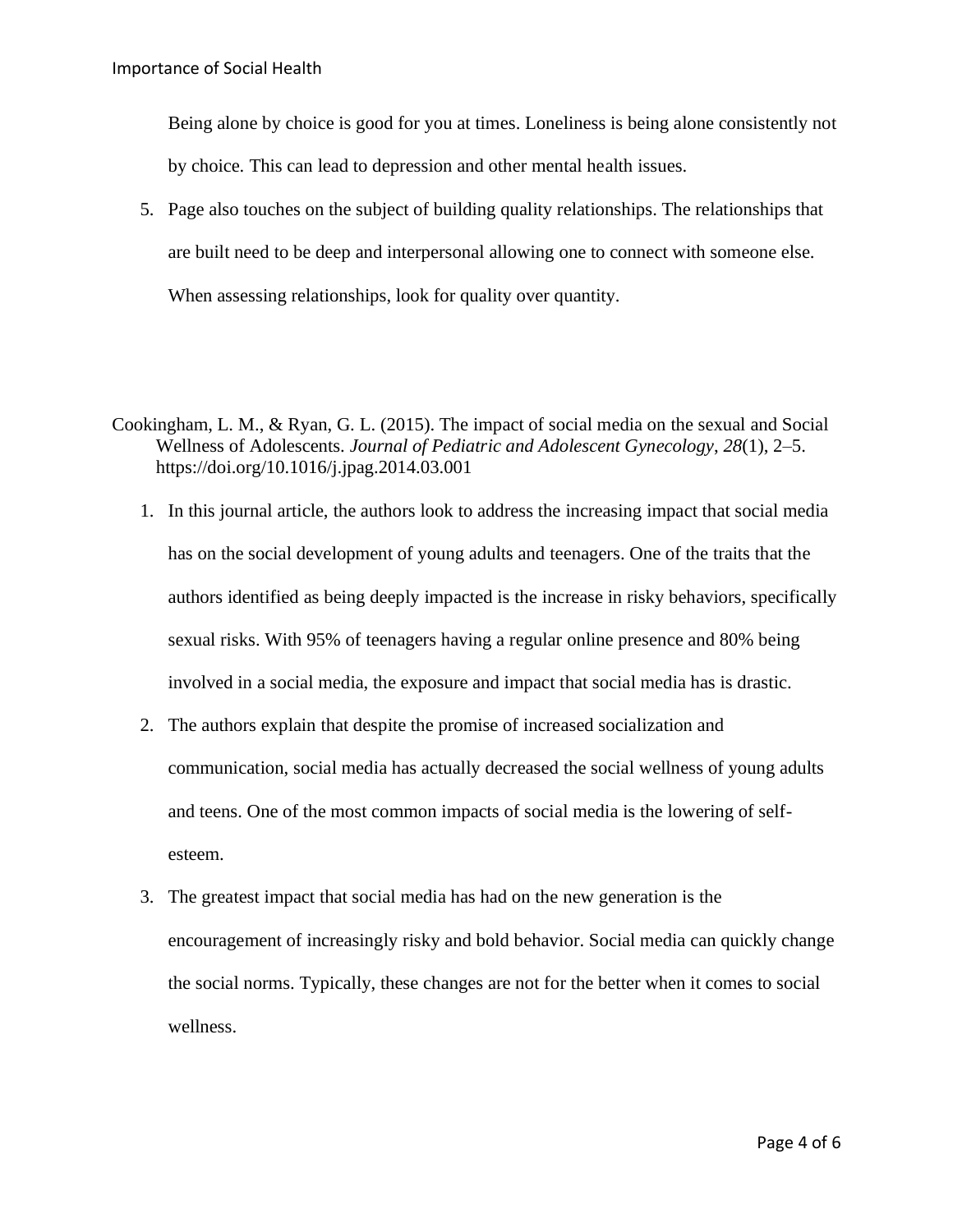- 4. A critical issue with social media is what some researchers refer to as "self-exploitation" which refers to the distribution of inappropriate material. This can be photos, videos, or comments. When this occurs online, it often encourages others to do the same despite the dangerous and unhealthy nature that the action is.
- 5. Social media's effect on social wellness largely falls under the encouragement of risky behaviors. Researchers are finding that social media is beginning to jeopardize the sexual wellness of the rising generations.
- Baldwin, D. R., Towler, K., Oliver, M. D., & Datta, S. (2017). An examination of College Student Wellness: A Research and liberal arts perspective. *Health Psychology Open*, *4*(2), 205510291771956. https://doi.org/10.1177/2055102917719563
	- 1. This article is not specifically written about social health, but rather touches on the overall wellness of a college student. Social wellness is emphasized as being the result of having good overall wellness. The study defines a high-level of wellness as students having "a zest for life, a sense of meaning and purpose, a sense of social responsibility... and acquiring skills for adapting to the challenges of a changing environment.
	- 2. The study identified two main predictors of well-being. The first predictor is that selfesteem is an accurate predictor of physical health. Perceived stress is the predictor for social well-being.
	- 3. The authors found that students that attend private, small, liberal arts institutions often had better overall wellness practices compared to students at other colleges and universities. This is often because the school's wellness programs are reaching a greater